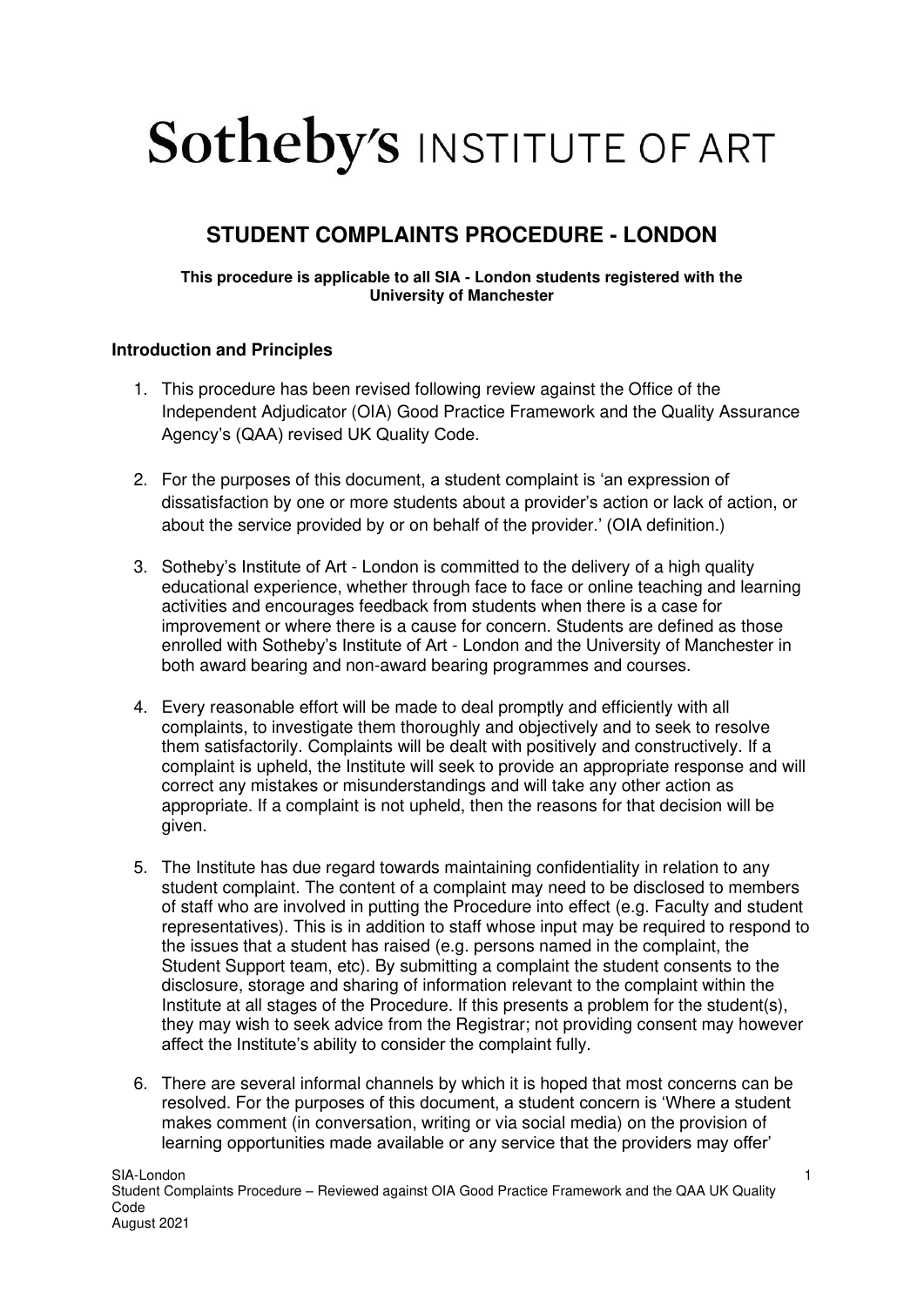(QAA UK Quality Code definition). These informal channels are described in paragraph 16 to 19, below. If, however, a student or students wish to pursue a complaint formally, the relevant procedures are described from paragraph 20, below. It is expected that in raising possible issues of complaint, students themselves will have observed their obligations as members of the Institute.

- 7. The time limits set out in this Procedure will normally be followed. However, where, for good reason, this is not possible, the complainant(s) will be kept informed of progress.
- 8. The Institute reserves the right to postpone considering, dealing with and/or responding to a complaint when the student is pursuing legal proceedings against the Institute.
- 9. Students considering making a complaint may seek advice from a number of sources, for example, from a Personal Tutor, a Programme Director / Course Leader or the Registrar.

#### **Definition and Scope of the Procedure**

- 10. The Procedure is designed for complaints in respect of the student's experience at the Institute related to:
	- (a) The provision of programmes or courses, or parts of programmes or courses of study, services or facilities by the Institute;
	- (b) The actions or lack of actions by the Institute or its staff.
- 11. The Student Complaints Procedure does not cover the following, for which separate procedures exist:
	- (a) Appeals relating or to academic progress or against expulsion or exclusion on academic grounds:
	- (b) Complaints involving an allegation of misconduct by a student.
- 12. The Student Complaints Procedure can be used by students for both individual and collective complaints. Complaints by a group of students are often of a general nature where it may be more appropriate for the students to raise the matter with a Student Representative on the relevant Programme or Course committee in the first instance. Complaints may then be made by the group of students if the relevant representation system has not achieved a satisfactory outcome, or if this is not thought by the students to be an appropriate route.

Sotheby's Institute of Art - London will treat all complaints seriously and will deal with them without recrimination.

13. Students should pursue their own complaints, but may seek support from, for instance Student Support services in submitting a complaint. The effectiveness of this Procedure depends on the Institute being able to collect appropriate information from the parties involved in order to investigate the matter properly. For this reason, anonymous complaints will not usually be dealt with under this Procedure. It is at the discretion of the member of staff receiving an anonymous complaint to determine how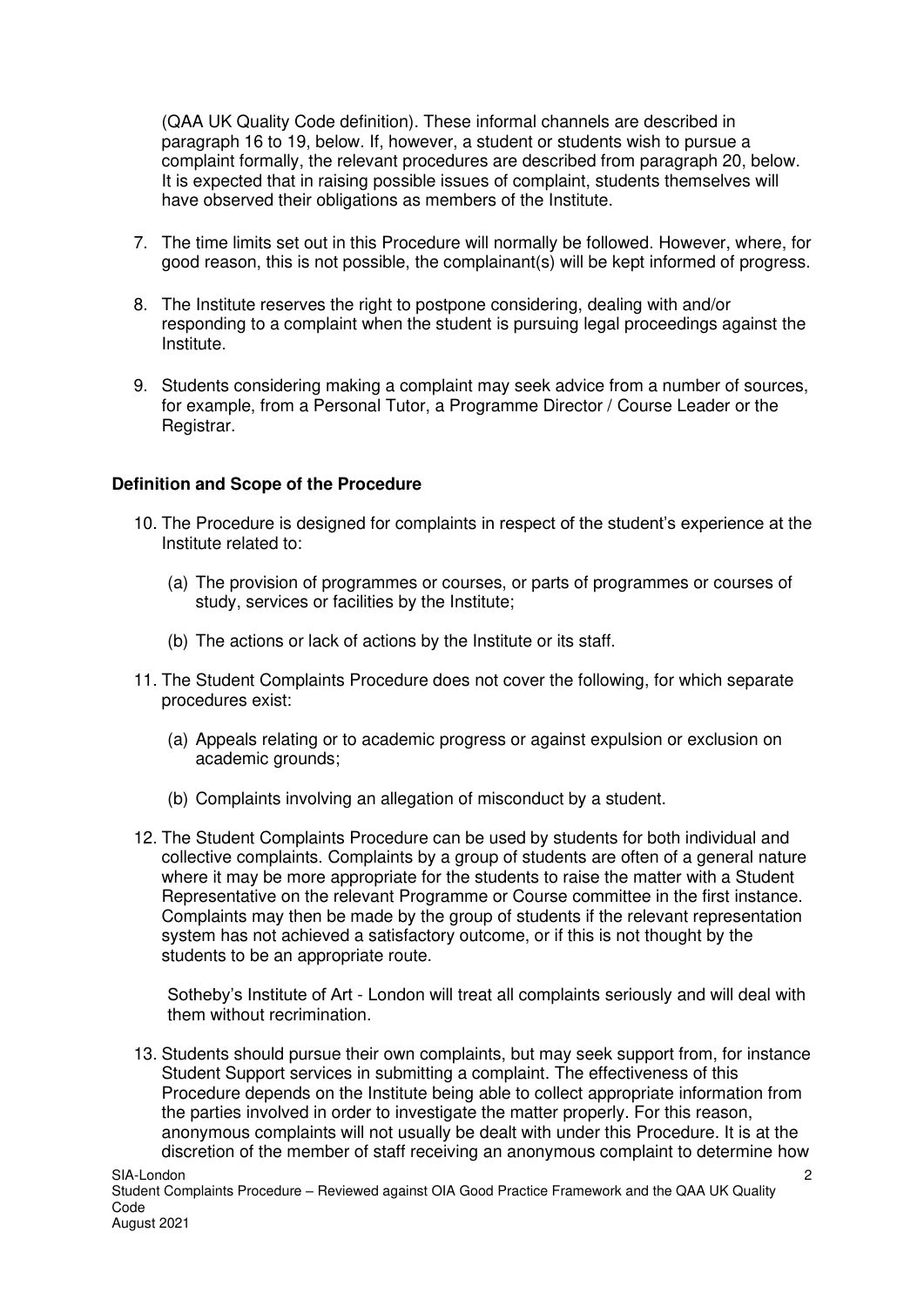the matter is handled, e.g. by taking no further action or by direction to the Institute's Quality Team

- 14. The Institute will treat all documentation associated with a complaint from a student or group of students confidentially to the extent possible. Students need to recognise that for the complaints procedure to be effective, the Institute needs to be able to collect appropriate information from the parties involved in order to fully investigate a matter. For example, if there is a complaint made about a member of staff, the Institute will inform that member about the substance of the complaint, so that s/he may respond. The Institute will not consider unsubstantiated complaints that it regards as vexatious or malicious.
- 15. A student, or group of students, may only use this Student Complaints Procedure if they currently are applying for a programme or course, are registered at Sotheby's Institute of Art – London, or have recently completed a programme or course. The complaint should be made within forty (40) working days of the events or actions (or lack of actions) which have prompted the complaint. The Institute will not normally consider complaints made after this period, unless there is a credible and compelling reason for the delay.

#### **Informal Stage: Early Resolution**

- 16. The informal Early Resolution stage seeks to resolve straightforward concerns locally, swiftly and effectively at the point at which a concern is raised, or as close to that point as possible, at programme or course level. It is expected that the majority of complaints can be resolved through informal means.
- 17. Students should raise any concerns immediately with a member of staff, with the aim of resolving the issue directly and informally. Where the complaint is of a general nature, but programme or course specific, it might be appropriate for the student to raise the matter at the Programme Committee via his/her Student Representative.
- 18. Where a student concern has been resolved locally, through Early Resolution, the member(s) of staff involved will communicate the resolution to the student, usually via email, so there is a record of the resolution. The email communication will also be sent to the Institute's Quality Team so they can record and track locally resolved concerns.
- 19. The Institute's Quality Team will also monitor, action and track any student concerns received through student surveys, raised at Programme Committees or aired on social media.

#### **Formal Procedure**

20. Where it has not been possible to resolve matters to the student's, or group of students', satisfaction under paragraph 16, or when the issue is not appropriate to be raised informally in the opinion of the student or students, the student(s) should make a formal complaint. To do this they should complete the Complaints Form and submit it, along with any accompanying evidence to the Institute's Registrar, (access to this document is via Canvas). Types of evidence supporting a complaint may include independent medical evidence, reports by professionals, financial information or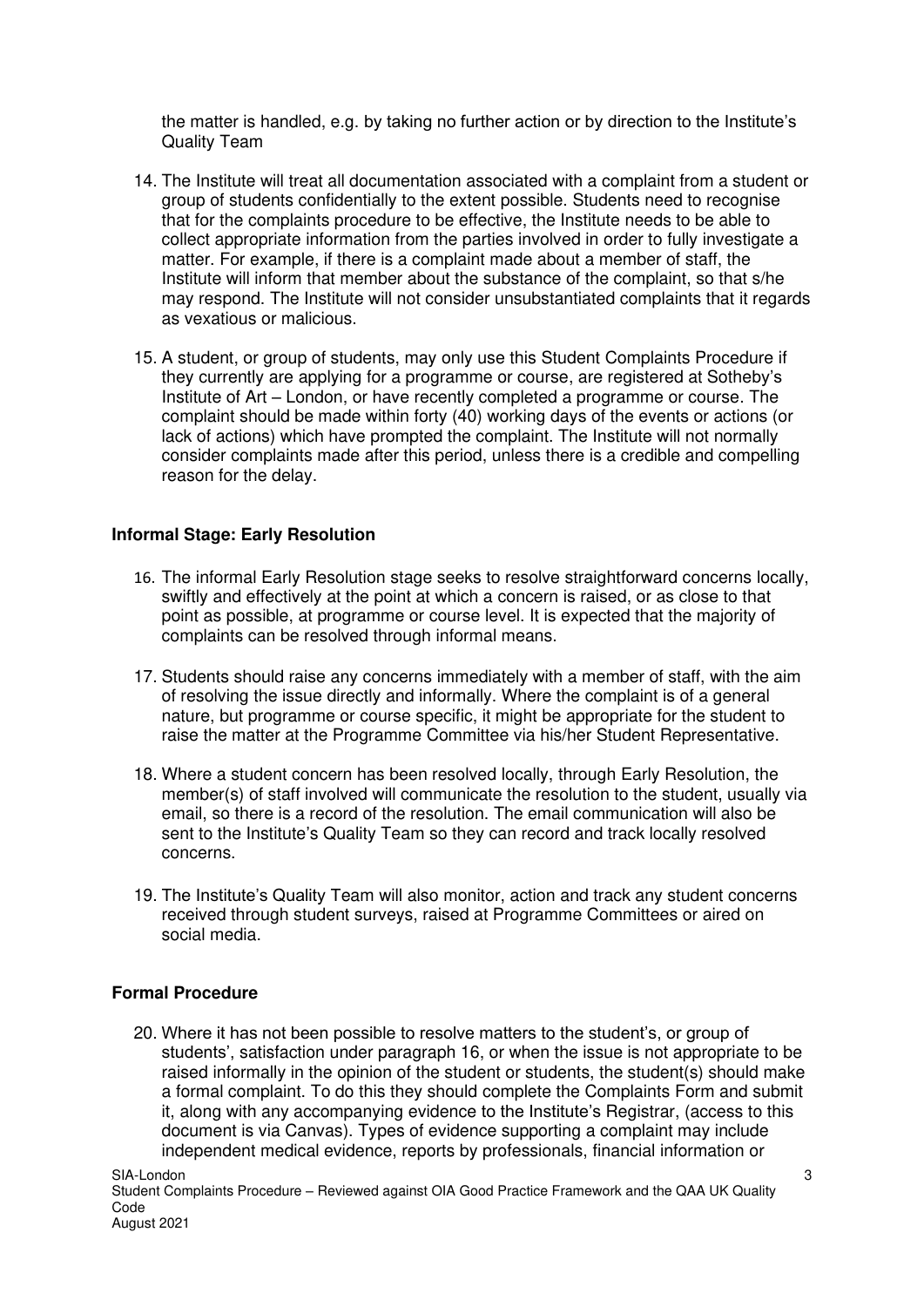witness statements. In completing the Complaints Form the student should also indicate what outcome they are hoping will resolve the issue and whether they may need any additional support during the complaints process.

- 21. Students are encouraged to make a complaint as soon as possible after the events or actions (or lack of actions) which prompted the complaint, ideally within 40 working days.
- 22. The Registrar will acknowledge receipt of the Complaints Form within five (5) working days. If the complaint has been submitted beyond forty (40) working days from the issue that prompted the complaint, without a credible and compelling explanation for the late submission, the student will be issued with a Completion of Procedures letter by the Registrar.
- 23. The Registrar will convene a meeting of the **Complaints Committee** as soon as possible to consider the complaint and supporting documentation, and will inform the student, or group of students, at least ten (10) working days before the meeting of the date of the meeting and the members of the **Committee**. The student, or group of students, may if s/he/they wish appear before the **Committee** in person and may be accompanied by a friend who is also a registered student of the Institute, acting as an observer only. Attendance by the student(s) is not mandatory. In exceptional circumstances the student(s) may attend the **Committee** via alternative means such as Zoom or other forms of web conferencing.
- 24. If the student(s) has any objection to (a) the time or date of the meeting, and/or (b) the membership of any person or persons participating on the **Complaints Committee**, the student(s) may by written request to the Registrar to ask for (i) an alternative time and date and/or (ii) an alternative member or membership of the **Complaints Committee**. This request should be received no later than five (5) working days before the date that the meeting is due to be held and give the reason(s) for the request. Registrar has the power to decide upon the validity of any such request and may change the time and date and/or appoint an alternative member or members to the **Complaints Committee** as appropriate.
- 25. Subject to the provisions of this Procedure, the Chair shall determine all issues of procedure at the meeting of the **Complaints Committee**. The **Complaints Committee** shall give the student(s) opportunity to present his/her/their case at the meeting.
- 26. The **Complaints Committee** will include the Institute's Senior Officer for Quality Assurance and Validation (Chair) or Nominee, two members of staff and/or academic faculty not associated with the case, and a Student Representative from a different cohort to the complainant(s). No staff or faculty member to whom the complaint is directed or who may be involved in the actions or inactions related to the complaint will serve on this **Committee**. The Registrar will attend as secretary, but shall not vote.
- 27. The **Complaints Committee** will reach its conclusions and recommendations by a majority of its members. The Chair may vote and shall have, in addition, a casting vote. Any decision will be reached by the **Committee** at the time of meeting. It is not expected that further communication take place either verbally or electronically after the meeting.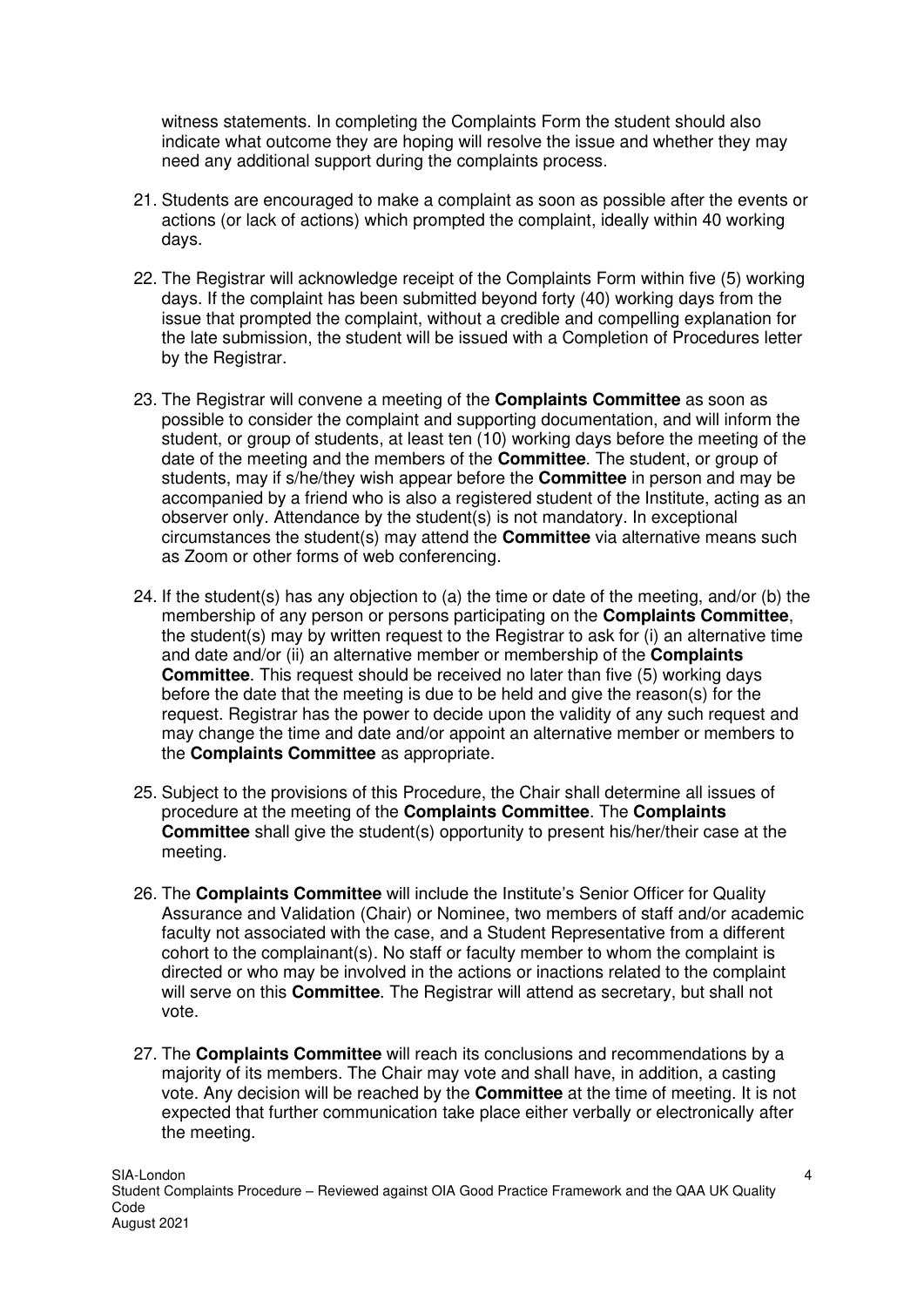- 28. The **Complaints Committee** will notify the student(s) in writing within ten (10) working days of the meeting of its conclusions and recommendations, which will set forth the reasons for its conclusions and recommendations. If there is a delay in reaching a conclusion because of, for example, the need for clarification of matters with the complainant(s) or other relevant persons or for further information, the **Complaints Committee** will so notify the student(s) in writing. In such event, the **Complaints Committee** will reconvene within thirty (30) working days of the original meeting date. The student(s) may attend the reconvened meeting. The **Complaints Committee** will notify the students(s) in writing within ten (10) working days of the reconvened meeting of the outcome.
- 29. The **Complaints Committee** should be aware that complaints processes are likely to be stressful for the students concerned and should attempt to minimise unnecessary pressure on students and offer them appropriate support, while striving to fulfil its duties in line with this Policy.
- 30. The possible conclusions of the **Complaints Committee** include:
	- a. The **Complaints Committee** decides that the complaint is without substance, the Chair will write to the student informing them that the complaint has been dismissed. The student will be informed of their right to review under the Review Stage of the Complaints Procedure and the time limit for doing so. If it is concluded that the complaint is trivial, vexatious or malicious, they may recommend that disciplinary action should be taken against the complainant. At this point, a completion of procedures letter will be issued to the student by the Registrar.
	- b. If the **Complaints Committee** upholds or partially upholds the complaint, the Chair will write to the student notifying them that the complaint has been upheld in whole or in part. The Chair will inform the student of the recommended remedy and timescales for this which have been agreed by the Institute. The recommendations of the **Complaints Committee** may also include any re-payments or compensation, which the committee deems appropriate, if the criteria in the Institute's Refunds and Compensation Policy are met, and may also indicate whether an apology is required. The student will be informed of their right to review and time limit for doing so if they remain dissatisfied. If the student does not take the complaint to the Review Stage within the given time scale then the Institute will close the case. At this point, a completion of procedures letter will be issued to the student by the Registrar.

### **Review**

- 31. If the student or group of students is dissatisfied with the response set forth in the written correspondence, the student, or group of students, has the right to ask for a review of the decision. Reviews will only be taken against the conclusions and recommendations, on one or more of the following grounds:
	- (a) Procedural irregularity; and/or
	- (b) The outcome was not reasonable on the basis of the evidence available.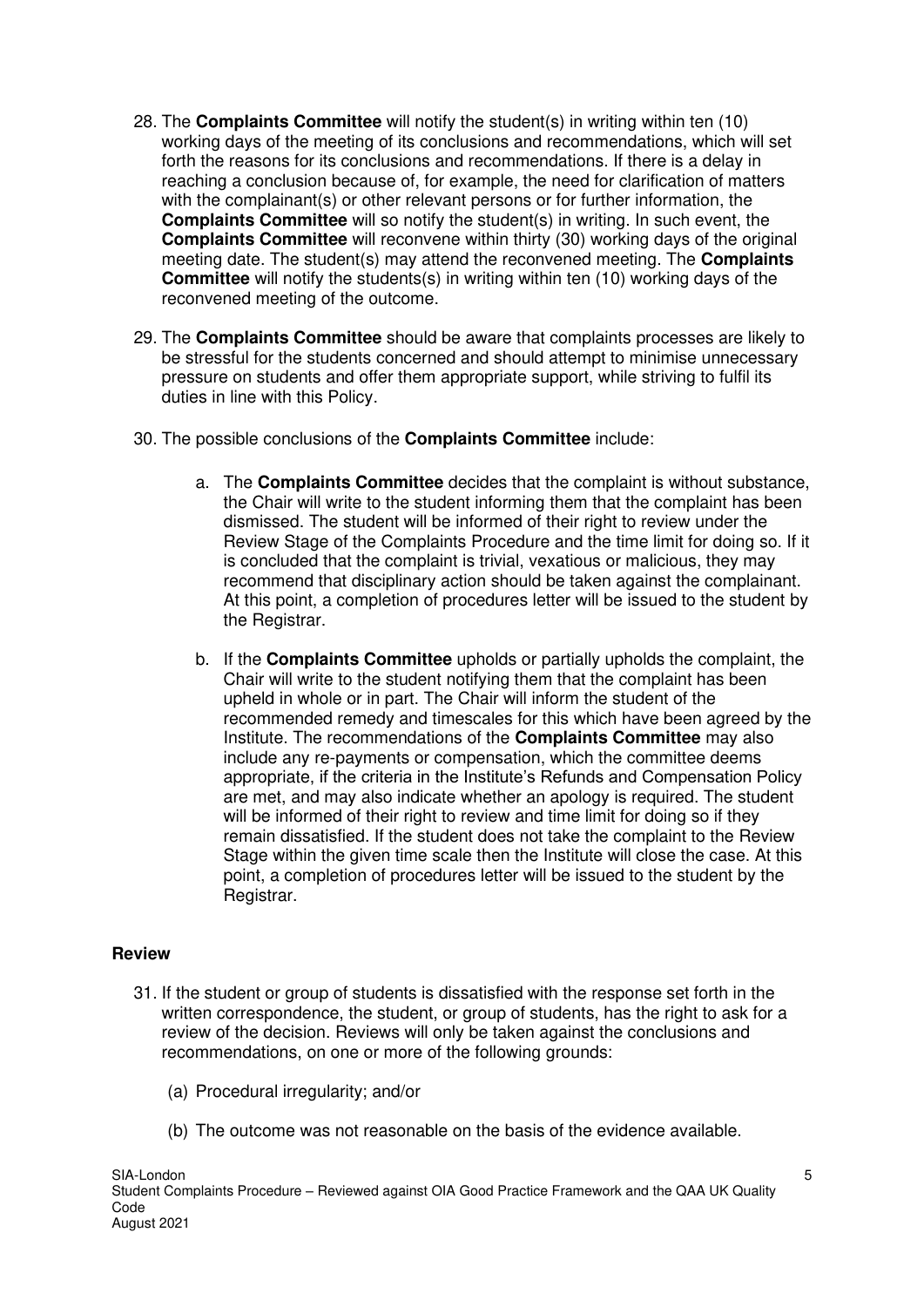- (c) Availability of new evidence which could not reasonably have been expected to be presented at the original **Complaints Committee** meeting.
- 32. The student(s) may submit a request for a review, including a statement of the grounds on which the Review is being made and any new supporting evidence. The Review should be submitted in writing to the Registrar, to be received within fifteen (15) working days of the date of the conclusions and recommendations letter sent to the student(s). A request for a review received after this time, without good cause shown for its late submission, shall only be granted at the discretion of the Registrar.
- 33. The Registrar may dismiss a review in writing to the student within five (5) working days if they consider the review to be outside the scope outlined in paragraph 30. In such cases, a Completion of Procedures Letter will be issued by Registrar.
- 34. The Registrar shall convene a **Review Panel** to hear the Review request of the student(s). The **Review Panel** will not re-hear the case afresh, but will consider whether the initial conclusions and recommendations were fair by:
	- (a) Reviewing the procedures followed; and
	- (b) Establishing whether the outcome was not reasonable on the basis of the evidence available
	- (c) Establishing whether the appellant has presented any new evidence that could not reasonably have been expected to be presented at the original **Complaints Committee** meeting and whether this evidence is material and substantial to the conclusions and recommendations.
- 35. The following Institute officers shall serve on the **Review Panel**:
	- (a) One nominated member drawn from the Academic Board (Chair); and
	- (b) Two members of the academic staff, drawn from the Institute.

The **Review Panel** shall have a quorum of three members. The Registrar shall attend as secretary, but shall not vote.

- 36. No person shall be a member of the **Review Panel**:
	- (a) who served on the **Complaints Committee** which dealt with the matter(s) under review, or was otherwise involved in the proceedings; or
	- (b) who is party to or is a potential witness at a hearing before the **Review Panel**; or
	- (c) who has taught the student(s) or assessed the student's or group of students' work; or
	- (d) who has been in any manner closely connected with the case; or
	- (e) in respect of whom a conflict of interest would arise or is likely to arise if he/she were to be a member of the **Review Panel**.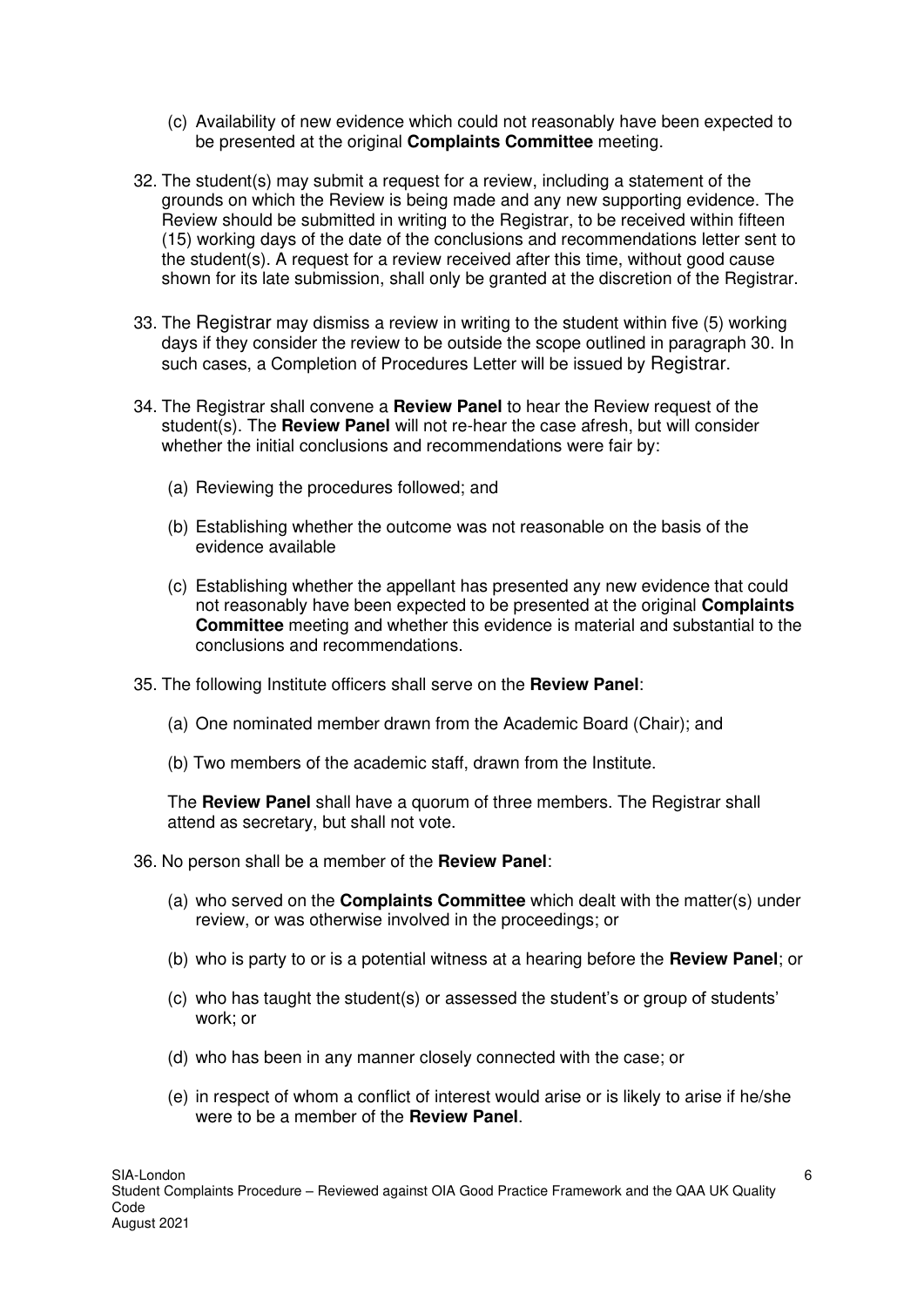- 37. The Registrar shall inform the student(s) in writing at least ten (10) working days in advance of the hearing of the date, time and place of the hearing, and the names of the members of the **Review Panel**.
- 38. If the student or group of students has any objection to (a) the time or date of the hearing, and/or (b) the membership of any person or persons participating on the **Review Panel**, the student(s) may by written request to the Registrar. This request should be received no later than five (5) working days before the date that the hearing is to be held and ask for (i) an alternative time and date and/or (ii) an alternative member or members to serve on the **Review Panel**, giving the reason(s) for the request. The Registrar has power to decide upon the validity of any such request and may change the time and date and/or appoint an alternative member or members to the **Review Panel**.
- 39. Subject to the provisions of this Procedure, the Chair shall determine all issues of procedure at the hearing of the **Review Panel**. The **Review Panel** will give the student(s) the opportunity to present his/her/their case at the hearing. In exceptional circumstances the student(s) may attend the **Review Panel** via alternative means such as Zoom or other forms of web conferencing.
- 40. The student(s) may be accompanied at the hearing of the **Review Panel** by a friend or Student Representative if s/he is a registered student at the Institute, acting as an observer only.
- 41. Attendance by the student(s) at the **Review Panel** is not mandatory.
- 42. Conclusions and recommendations may be made by a majority of the **Review Panel**. The Chair may vote and shall have, in addition, a casting vote. The **Review Panel**  may elect an alternate Chair.
- 43. The **Review Panel** shall conduct its business in accordance with the rules of natural justice. The **Panel** will reach a decision in private. If the Panel decides that the review request should be upheld, it may make any recommendations which it sees fit to resolve the situation. It may reject the review if it finds that it was unfounded or that the Institute had responded appropriately at an earlier stage.
- 44. The **Review Panel** shall inform the student in writing within ten (10) working days of the hearing of the **Panel's** decision on the review, together with reasons for the decision. A Completion of Procedures Letter will be issued by Registrar.
- 45. The **Review Panel** shall send a copy of the decision of the Review to the Institute's Director at the same time as it sends the decision to the student.
- 46. The **Review Panel** has the power to adjourn a hearing to another date, as it thinks fit.
- 47. Following receipt of the decision of the **Review Panel,** if the student(s) feel the complaint has not been handled properly or fairly they have the right to seek a further review by the Institute's validating partner, the University of Manchester, subject to the regulations and policies of the University. The student should refer to the University of Manchester's Teaching and Learning Support Office for details of procedures for review, and for the relevant staff contacts, which are set forth at: